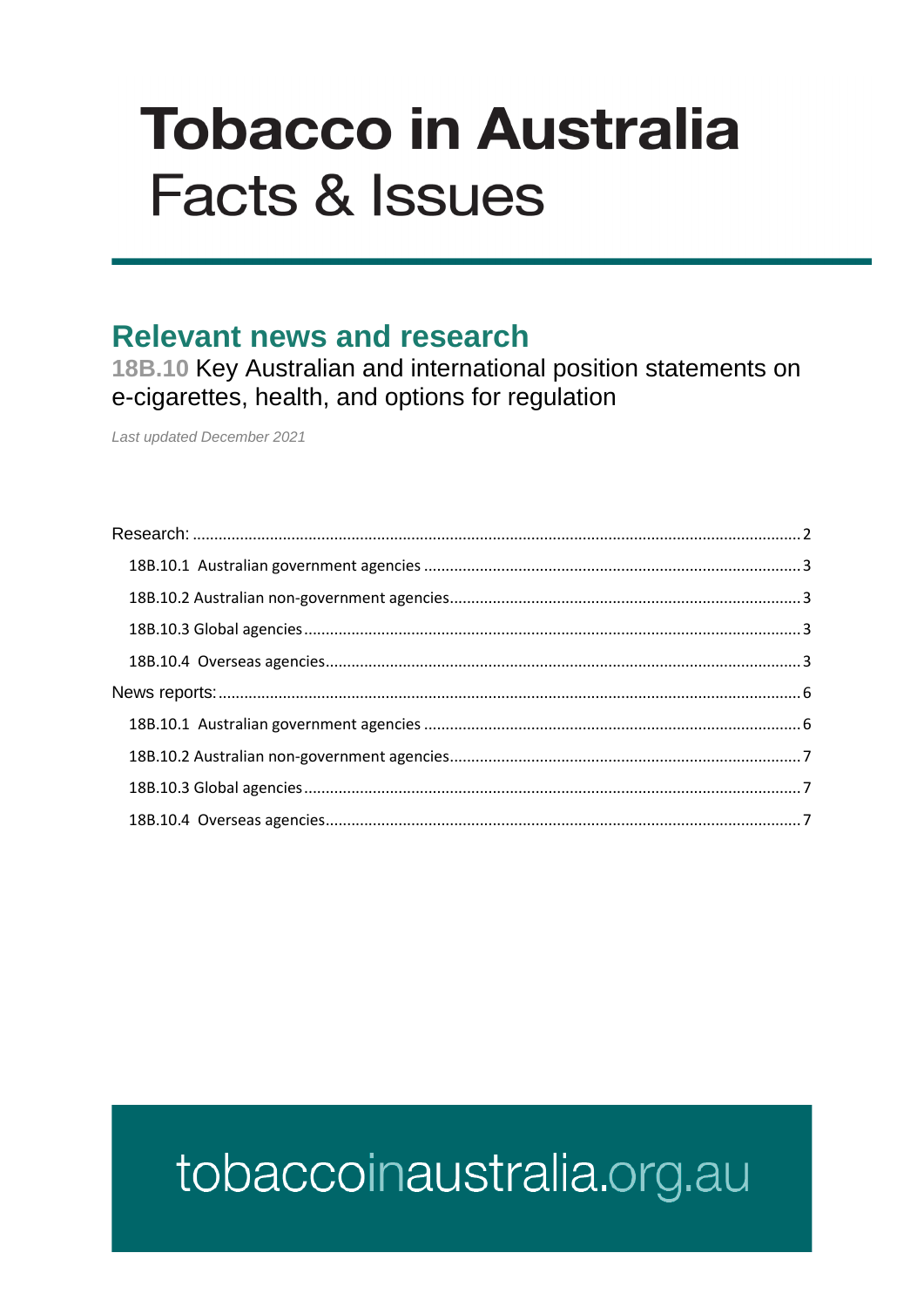### Research:

Erku, DA, Kisely, S, Morphett, K, Steadman, KJ, & Gartner, CE. (2020). Framing and scientific uncertainty in nicotine vaping product regulation: An examination of competing narratives among health and medical organisations in the UK, Australia and New Zealand. *Int J Drug Policy, 78*, 102699. Available from[: https://www.ncbi.nlm.nih.gov/pubmed/32086156](https://www.ncbi.nlm.nih.gov/pubmed/32086156)

Signes-Costa, J, de Granda-Orive, JI, Ramos Pinedo, A, Camarasa Escrig, A, de Higes Martinez, E, Rabade Castedo, C et al (2019). Official Statement of the Spanish Society of Pulmonology and Thoracic Surgery (SEPAR) on Electronic Cigarettes and IQOS((R)). *Arch Bronconeumol*. Available from: <https://www.ncbi.nlm.nih.gov/pubmed/31235270>

Brady, BR, De La Rosa, JS, Nair, US, & Leischow, SJ. Electronic Cigarette Policy Recommendations: A Scoping Review. Am J Health Behav, 2019. 43(1), 88-104. Available from: <https://www.ncbi.nlm.nih.gov/pubmed/30522569>

No authors listed. Policy on Electronic Cigarettes. Pediatr Dent. 2017 Sep 15;39(6):74-76. Available from:<https://www.ncbi.nlm.nih.gov/pubmed/29179326>

No authors listed. Policy on Tobacco Use. Pediatr Dent. 2017 Sep 15;39(6):69-73. Available from: <https://www.ncbi.nlm.nih.gov/pubmed/29179325>

Wackowski, OA, Hammond, D, O'Connor, RJ, Strasser, A A, Delnevo, CD. Considerations and Future Research Directions for E-Cigarette Warnings-Findings from Expert Interviews. Int J Environ Res Public Health. 2017 Jul 14;14(7). Available from[: https://www.ncbi.nlm.nih.gov/pubmed/28708124](https://www.ncbi.nlm.nih.gov/pubmed/28708124)

Biyani, S, Derkay, CS. E-cigarettes: An update on considerations for the otolaryngologist. Int J Pediatr Otorhinolaryngol. 2017 Mar;94:14-16. Available from: <http://www.ncbi.nlm.nih.gov/pubmed/28167004>

Dautzenberg, B, Adler, M, Garelik, D, Loubrieu, JF, Mathern, G, Peiffer, G, Perriot, J, Rouquet, RM, Schmitt, A, Underner, M, Urban, T. Practical guidelines on e-cigarettes for practitioners and others health professionals. A French 2016 expert's statement. Rev Mal Respir. 2017 Feb 9. pii: S0761- 8425(17)30022-0. Available from[: http://www.ncbi.nlm.nih.gov/pubmed/28189437](http://www.ncbi.nlm.nih.gov/pubmed/28189437)

No authors listed. E-cigarettes are less toxic and safer than smoking. Nurs Stand. 2017 Feb 22;31(26):16. Available from:<http://www.ncbi.nlm.nih.gov/pubmed/28224832>

Shin, DW, Kim, YI, Kim, SJ, Kim, JS, Chong, S, Park, YS, Song, SY, Lee, JH, Ahn, HK, Kim, EY, Yang, SH, Lee, MK, Cho, DG, Jang, TW, Son, JW, Ryu, JS, Cho, MJ. Lung cancer specialist physicians' attitudes towards e-cigarettes: A nationwide survey. PLoS One. 2017 Feb 24;12(2):e0172568. Available from: <http://www.ncbi.nlm.nih.gov/pubmed/28235068>

Marques Gomes, AC, Nabhani-Gebara, S, Kayyali, R, Buonocore, F, Calabrese, G. Survey of community pharmacists' perception of electronic cigarettes in London. BMJ Open. 2016 Nov 10;6(11):e013214. Available from:<http://www.ncbi.nlm.nih.gov/pubmed/28186947>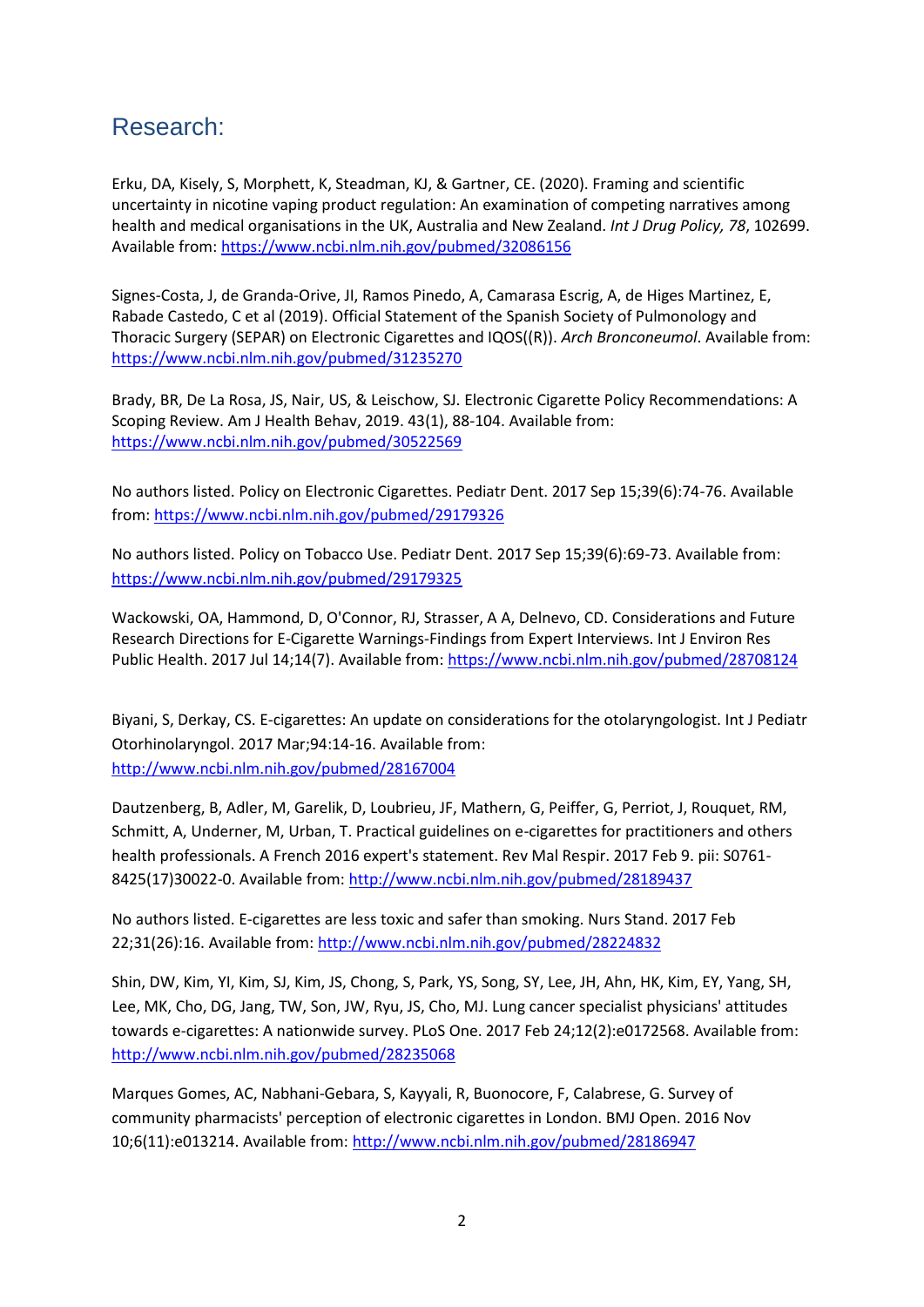#### <span id="page-2-0"></span>*18B.10.1 Australian government agencies*

CSIRO. E-cigarettes, smoking and health. CSIRO, 2018. 3 September, 2018. Available from: <https://www.csiro.au/en/Research/BF/Areas/Nutrition-and-health/E-cigarettes-report>

#### <span id="page-2-1"></span>*18B.10.2 Australian non-government agencies*

McDonald, CF, Jones, S, Beckert, L, Bonevski, B, Buchanan, T, Bozier, J et al (2020). Electronic cigarettes: A position statement from the Thoracic Society of Australia and New Zealand. *Respirology*. Retrieved from<https://www.ncbi.nlm.nih.gov/pubmed/32713105>

#### <span id="page-2-2"></span>*18B.10.3 Global agencies*

Bush, A, Bhatt, JM, Carroll, W, Child, F, Connett, G, Doull, I et al (2020). The ERS approach to ecigarettes is entirely rational. *Eur Respir J, 55*(5). Available from: <https://www.ncbi.nlm.nih.gov/pubmed/32381632>

John Hopkins Bloomberg School of Public Health and Institute for Global Tobacco Control. Country laws regulating e-cigarettes. Global Tobacco Control 2018. Last update: Unknown; Viewed September 2018. Available from: [https://globaltobaccocontrol.org/e-cigarette/country-laws](https://globaltobaccocontrol.org/e-cigarette/country-laws-regulating-e-cigarettes)[regulating-e-cigarettes.](https://globaltobaccocontrol.org/e-cigarette/country-laws-regulating-e-cigarettes)

#### <span id="page-2-3"></span>*18B.10.4 Overseas agencies*

**Bush, A, Lintowska, A, Mazur, A, Hadjipanayis, A, Grossman, Z, Del Torso, S et al. (2021). E-Cigarettes as a Growing Threat for Children and Adolescents: Position Statement From the European Academy of Paediatrics.** *Front Pediatr, 9***, 698613. Retrieved from <https://www.ncbi.nlm.nih.gov/pubmed/34737999>**

**Berlin, I, Jacot-Sadowski, I, Humair, JP, & Cornuz, J. (2021). International expert consensus on electronic nicotine delivery systems and heated tobacco products: a Delphi survey.** *BMJ Open, 11***(9), e045724. Retrieved from<https://www.ncbi.nlm.nih.gov/pubmed/34493505>**

**Ramakrishnan, P, Ashok, A, & Hebbar, PB. (2021). COVID-19: A policy window for E-cigarette regulation.** *Indian J Public Health, 65***(3), 324-325. Retrieved from <https://www.ncbi.nlm.nih.gov/pubmed/34558502>**

O'Leary, R, Polosa, R, Li Volti, G, & Center of Excellence for the Acceleration of Harm, R. (2021). Critical appraisal of the European Union Scientific Committee on Health, Environmental and Emerging Risks (SCHEER) Preliminary Opinion on electronic cigarettes. *Harm Reduct J, 18*(1), 31. Retrieved from<https://www.ncbi.nlm.nih.gov/pubmed/33691708>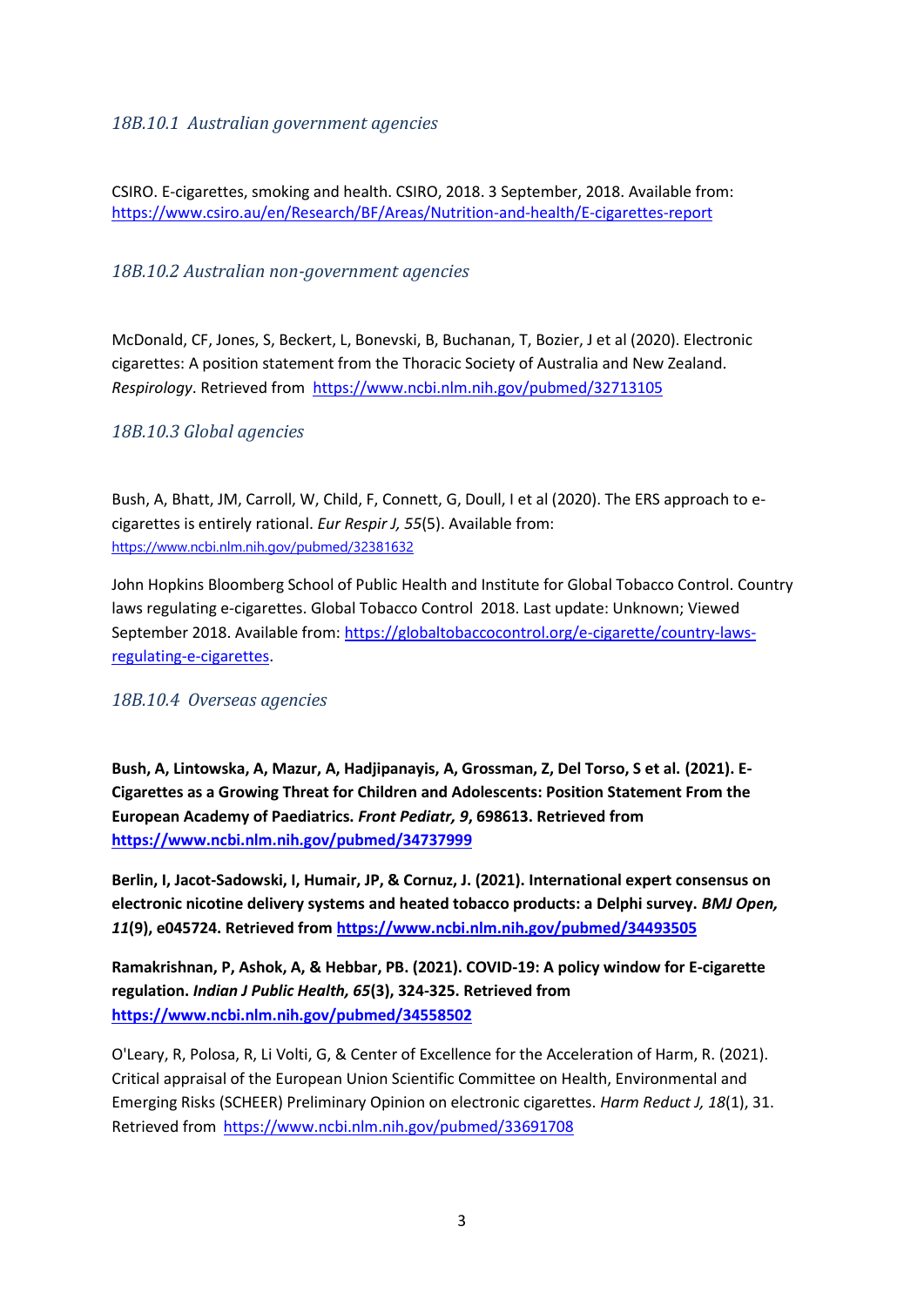From the IASLC Tobacco Control Committee. (2021). *J Thorac Oncol, 16*(2), 175-177. Retrieved from <https://www.ncbi.nlm.nih.gov/pubmed/33565419>

Kavousi, M, Pisinger, C, Barthelemy, JC, Smedt, D, Koskinas, K, Marques-Vidal, P et al (2020). Electronic cigarettes and health with special focus on cardiovascular effects: position paper of the European Association of Preventive Cardiology (EAPC). *Eur J Prev Cardiol*. Retrieved from <https://www.ncbi.nlm.nih.gov/pubmed/33611541>

Grigg, J. (2021). Tobacco control and the ERS: new problems and old foes. *Eur Respir J, 57*(1). Retrieved from <https://www.ncbi.nlm.nih.gov/pubmed/33402371>

Pankow, W, Andreas, S, Rupp, A, & Pfeifer, M. (2020). [Smoking Cessation with E-Cigarettes? - Ad Hoc Statement of the German Respiratory Society (DGP)]. *Pneumologie*. Retrieved from <https://www.ncbi.nlm.nih.gov/pubmed/33285598>

Vize, R. (2020). Controversial from creation to disbanding, via e-cigarettes and alcohol: an obituary of Public Health England. *BMJ, 371*, m4476. Retrieved from <https://www.ncbi.nlm.nih.gov/pubmed/33218977>

Dasgupta, N, & Fiala, SC. (2020). Experimental Forum 1: The 2020 Food and Drug Administration Guidance on E-Cigarettes. *Am J Public Health, 110*(6), 759-760. Available from: <https://www.ncbi.nlm.nih.gov/pubmed/32374708>

Britton, J, George, J, Bauld, L, Agrawal, S, Moxham, J, Arnott, D et al. (2020). A rational approach to e-cigarettes - challenging ERS policy on tobacco harm reduction. *Eur Respir J*. Available from: <https://www.ncbi.nlm.nih.gov/pubmed/32094209>

Abbasi, J. (2020). The American Heart Association Takes on Vaping. *JAMA*. Available from: <https://www.ncbi.nlm.nih.gov/pubmed/31899479>

Society for Adolescent, H, & Medicine. (2019). Protecting Youth From the Risks of Electronic Cigarettes. *J Adolesc Health*. Available from[: https://www.ncbi.nlm.nih.gov/pubmed/31780385](https://www.ncbi.nlm.nih.gov/pubmed/31780385)

Watson, MC, & Lloyd, J. Why the rules should not be relaxed for e-cigarettes to encourage people to stop smoking. *BMJ, 2019. 364*, l555. Available from: <https://www.ncbi.nlm.nih.gov/pubmed/30733198>

Kmietowicz, Z. Public Health England insists e-cigarettes are 95% safer than smoking. BMJ, 2018. 363, k5429. Available from:<https://www.ncbi.nlm.nih.gov/pubmed/30593523>

Livingston, CJ, Freeman, RJ, Costales, VC, Westhoff, JL, Caplan, LS, Sherin, KM, & Niebuhr, DW. Electronic Nicotine Delivery Systems or E-cigarettes: American College of Preventive Medicine's Practice Statement. Am J Prev Med, 2019. 56(1), 167-178. Available from: <https://www.ncbi.nlm.nih.gov/pubmed/30573147>

Bals, R, Boyd, J, Esposito, S, Foronjy, R, Hiemstra, PS, Jimenez-Ruiz, CA et al. Electronic Cigarettes - Task Force report from the European Respiratory Society. Eur Respir J, 2018. Available from: <https://www.ncbi.nlm.nih.gov/pubmed/30464018>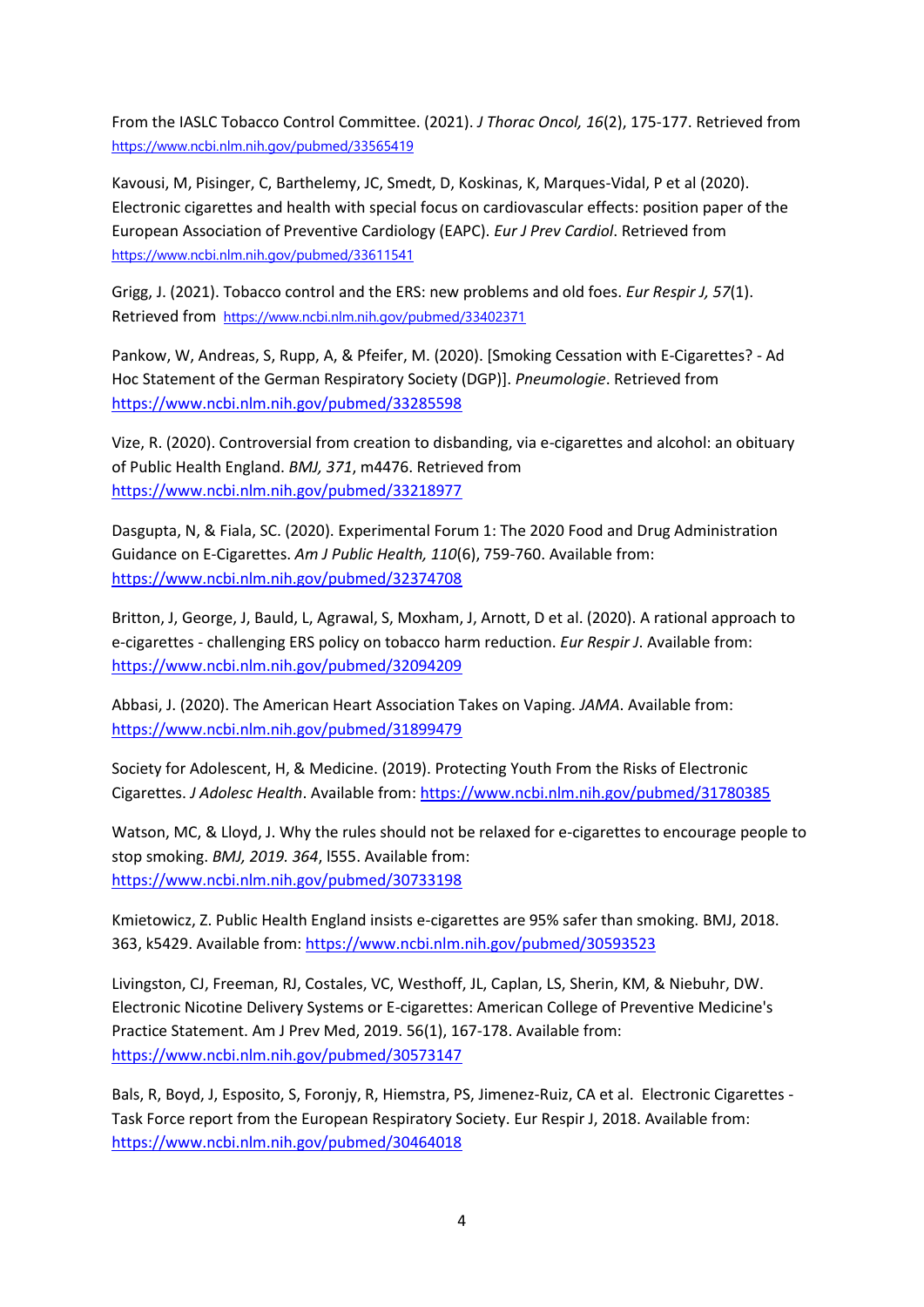The Lancet. E-cigarettes-is the UK throwing caution to the wind? Lancet. 2018 Aug 25;392(10148):614. Available from[: https://www.ncbi.nlm.nih.gov/pubmed/30152331](https://www.ncbi.nlm.nih.gov/pubmed/30152331)

Wise, J. E-cigarettes: relax rules to help more smokers quit, say MPs. BMJ. 2018 Aug 16;362:k3571. Available from[: https://www.ncbi.nlm.nih.gov/pubmed/30120099](https://www.ncbi.nlm.nih.gov/pubmed/30120099)

No authors listed. AMA calls for greater electronic cigarette regulation. Medical Xpress, 2018. Aug 7, 2018. Available from: [https://medicalxpress.com/news/2018-08-ama-greater-electronic](https://medicalxpress.com/news/2018-08-ama-greater-electronic-cigarette.html)[cigarette.html](https://medicalxpress.com/news/2018-08-ama-greater-electronic-cigarette.html)

NFCC National Fire Chiefs Council. NFCC Smoking, Vaping and Tobacco Position Statements. Position Statement, Aug 2018. Available from:<http://www.cfoa.org.uk/download/67613>

British American Tobacco. BAT welcomes House of Commons Science and Technology Committee ecigarette report. News Release, 2018. Aug 17, 2018. Available from: [http://www.bat.com/group/sites/UK\\_\\_9D9KCY.nsf/vwPagesWebLive/DOB3QEG5](http://www.bat.com/group/sites/UK__9D9KCY.nsf/vwPagesWebLive/DOB3QEG5)

House of Commons Science and Technology Committee. E-cigarettes. Seventh Report of Session 2017–19,Aug 2018. Available from: <http://publications.parliament.uk/pa/cm201719/cmselect/cmsctech/505/505.pdf>

Ferkol, Thomas W, Farber, Harold J, La Grutta, Stefania, Leone, Frank T, Marshall, Henry M, Neptune, Enid, Pisinger, Charlotta, Vanker, Aneesa, Wisotzky, Myra, Zabert, Gustavo E, Schraufnagel, Dean E. Electronic cigarette use in youths: a position statement of the Forum of International Respiratory Societies. European Respiratory Journal, May 2018. Available from: <http://erj.ersjournals.com/content/erj/51/5/1800278.full.pdf>

St Helen, G, Eaton, DL. Public Health Consequences of e-Cigarette Use. JAMA Intern Med, May 2018. Available from[: https://www.ncbi.nlm.nih.gov/pubmed/29801158](https://www.ncbi.nlm.nih.gov/pubmed/29801158)

Greenberg, A, Jose, RJ. Public Health England prematurely endorses e-cigarettes. BMJ. 2018 Mar 19;360:k1262. Available from[: https://www.ncbi.nlm.nih.gov/pubmed/29555811](https://www.ncbi.nlm.nih.gov/pubmed/29555811)

Iacobucci, Gareth. Doctors should advise smokers on using e-cigarettes, says NICE. BMJ 2018. Apr 4, 2018. Available from:<https://www.bmj.com/content/360/bmj.k1449>

Burki, TK. Public Health England publishes e-cigarette review. Lancet Oncol. 2018 Feb 15. pii: S1470- 2045(18)30157-8. Available from[: https://www.ncbi.nlm.nih.gov/pubmed/29456090](https://www.ncbi.nlm.nih.gov/pubmed/29456090)

Comissao de Combate ao Tabagismo da Associacao Medica, Brasileira. AMB warns against the use of electronic nicotine delivery devices: Electronic and heated cigarettes. Rev Assoc Med Bras (1992). 2017 Oct;63(10):825-826. Available from[: https://www.ncbi.nlm.nih.gov/pubmed/29267482](https://www.ncbi.nlm.nih.gov/pubmed/29267482)

No authors listed. Policy on Electronic Cigarettes. Pediatr Dent. 2016 Oct;38(6):67-69. Available from:<http://www.ncbi.nlm.nih.gov/pubmed/27931425>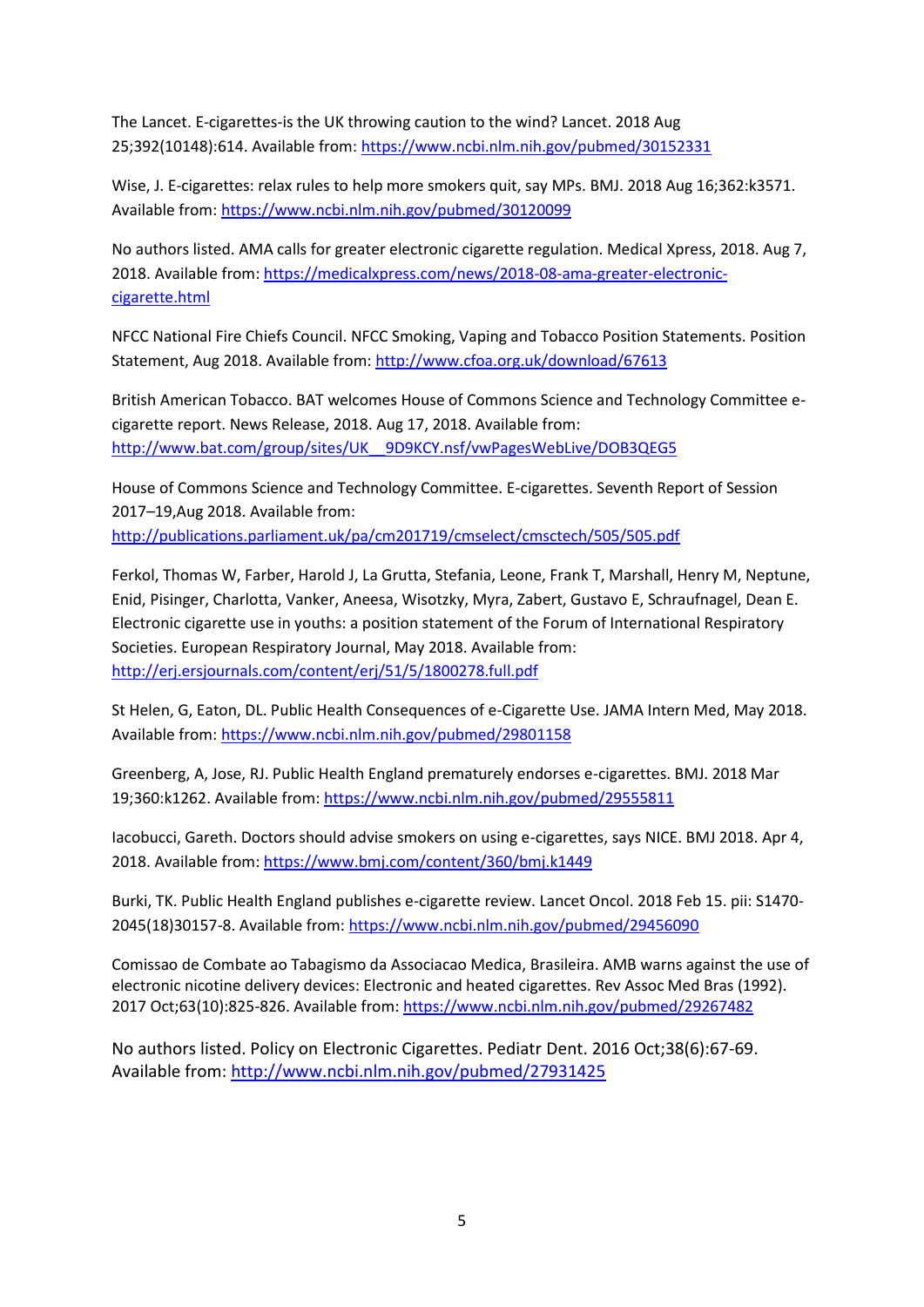### <span id="page-5-0"></span>News reports:

**AMA calls on TGA to stop publishing details of misleading smoking cessation services.** *Australian Medical Association. Dec 17, 2021.* **Retrieved from [https://www.ama.com.au/media/ama-calls](https://www.ama.com.au/media/ama-calls-tga-stop-publishing-details-misleading-smoking-cessation-services)[tga-stop-publishing-details-misleading-smoking-cessation-services](https://www.ama.com.au/media/ama-calls-tga-stop-publishing-details-misleading-smoking-cessation-services)**

AJP Staff. Ministers monitoring e-cigarettes. *AJP*, 2019. Dec 2, 2019. Available from <https://ajp.com.au/news/ministers-monitoring-e-cigarettes/>

#### <span id="page-5-1"></span>*18B.10.1 Australian government agencies*

No authors listed. (2020, May 2020). RACP lightens up on e-cigarettes. Retrieved from [https://customreport.mediaportal.com/#/articlepresenter/898248c0-0ebb-4235-b13e-](https://customreport.mediaportal.com/#/articlepresenter/898248c0-0ebb-4235-b13e-4c1aa0a00a8e/592066940/1423273717?_k=4q87e8)[4c1aa0a00a8e/592066940/1423273717?\\_k=4q87e8](https://customreport.mediaportal.com/#/articlepresenter/898248c0-0ebb-4235-b13e-4c1aa0a00a8e/592066940/1423273717?_k=4q87e8)

Clun, R. GPs cautiously recommend e-cigarettes to help smokers give up. *The Sydney Morning Herald*, 2020. Jan 28, 2020. Retrieved fro[m https://www.smh.com.au/national/gps-cautiously](https://www.smh.com.au/national/gps-cautiously-recommend-e-cigarettes-to-help-smokers-give-up-20200126-p53uwk.html?utm_medium=Social&utm_source=Twitter#Echobox=1580153889)[recommend-e-cigarettes-to-help-smokers-give-up-20200126](https://www.smh.com.au/national/gps-cautiously-recommend-e-cigarettes-to-help-smokers-give-up-20200126-p53uwk.html?utm_medium=Social&utm_source=Twitter#Echobox=1580153889) [p53uwk.html?utm\\_medium=Social&utm\\_source=Twitter#Echobox=1580153889](https://www.smh.com.au/national/gps-cautiously-recommend-e-cigarettes-to-help-smokers-give-up-20200126-p53uwk.html?utm_medium=Social&utm_source=Twitter#Echobox=1580153889)

Department of Health. E-cigarettes linked to severe lung illness. *Australian Government, 2019. Sept*  13, 2019. Available from: [https://www.health.gov.au/news/e-cigarettes-linked-to-severe-lung](https://www.health.gov.au/news/e-cigarettes-linked-to-severe-lung-illness)[illness](https://www.health.gov.au/news/e-cigarettes-linked-to-severe-lung-illness)

The Royal Australian and New Zealand College of Psychiatrists. Position Statement 97: E-cigarettes and vaporisers RANZCP, 2018. Oct 31, 2018. Available from: [https://www.ranzcp.org/News](https://www.ranzcp.org/News-policy/Policy-submissions-reports/Document-library/E-cigarettes-and-vaporisers)[policy/Policy-submissions-reports/Document-library/E-cigarettes-and-vaporisers](https://www.ranzcp.org/News-policy/Policy-submissions-reports/Document-library/E-cigarettes-and-vaporisers)

Sanginiti, Domenic B. Australia Classifies E-Cigarettes as Dangerous. The National Law review, 2017. Oct 18, 2017. Available from: [https://www.natlawreview.com/article/australia-classifies-e](https://www.natlawreview.com/article/australia-classifies-e-cigarettes-dangerous)[cigarettes-dangerous](https://www.natlawreview.com/article/australia-classifies-e-cigarettes-dangerous)

Mendelsohn, Colin. AMA gets in a tangle on harm reduction. Medical Republic, 2017. Sept 15, 2017. Available from[: http://medicalrepublic.com.au/ama-gets-tangle-harm](http://medicalrepublic.com.au/ama-gets-tangle-harm-reduction/11077?utm_source=TMR%20List&utm_campaign=dda9056bc0-Newsletter_September_15_09_17&utm_medium=email)[reduction/11077?utm\\_source=TMR%20List&utm\\_campaign=dda9056bc0-](http://medicalrepublic.com.au/ama-gets-tangle-harm-reduction/11077?utm_source=TMR%20List&utm_campaign=dda9056bc0-Newsletter_September_15_09_17&utm_medium=email) [Newsletter\\_September\\_15\\_09\\_17&utm\\_medium=email](http://medicalrepublic.com.au/ama-gets-tangle-harm-reduction/11077?utm_source=TMR%20List&utm_campaign=dda9056bc0-Newsletter_September_15_09_17&utm_medium=email)

No authors listed. No evidence that E-cigs stop people smoking. Australian Medical Association, 2017. Jul 11, 2017. Available from: [https://ama.com.au/media/no-evidence-e-cigs-stop-people](https://ama.com.au/media/no-evidence-e-cigs-stop-people-smoking)[smoking](https://ama.com.au/media/no-evidence-e-cigs-stop-people-smoking)

No authors listed. NHMRC CEO Statement: Electronic Cigarettes (E-Cigarettes). National Health and Medical Research Council, 2017. Available from:

[https://www.nhmrc.gov.au/\\_files\\_nhmrc/file/publications/17072\\_nhmrc\\_-\\_electronic\\_cigarettes](https://www.nhmrc.gov.au/_files_nhmrc/file/publications/17072_nhmrc_-_electronic_cigarettes-web_final.pdf)web final.pdf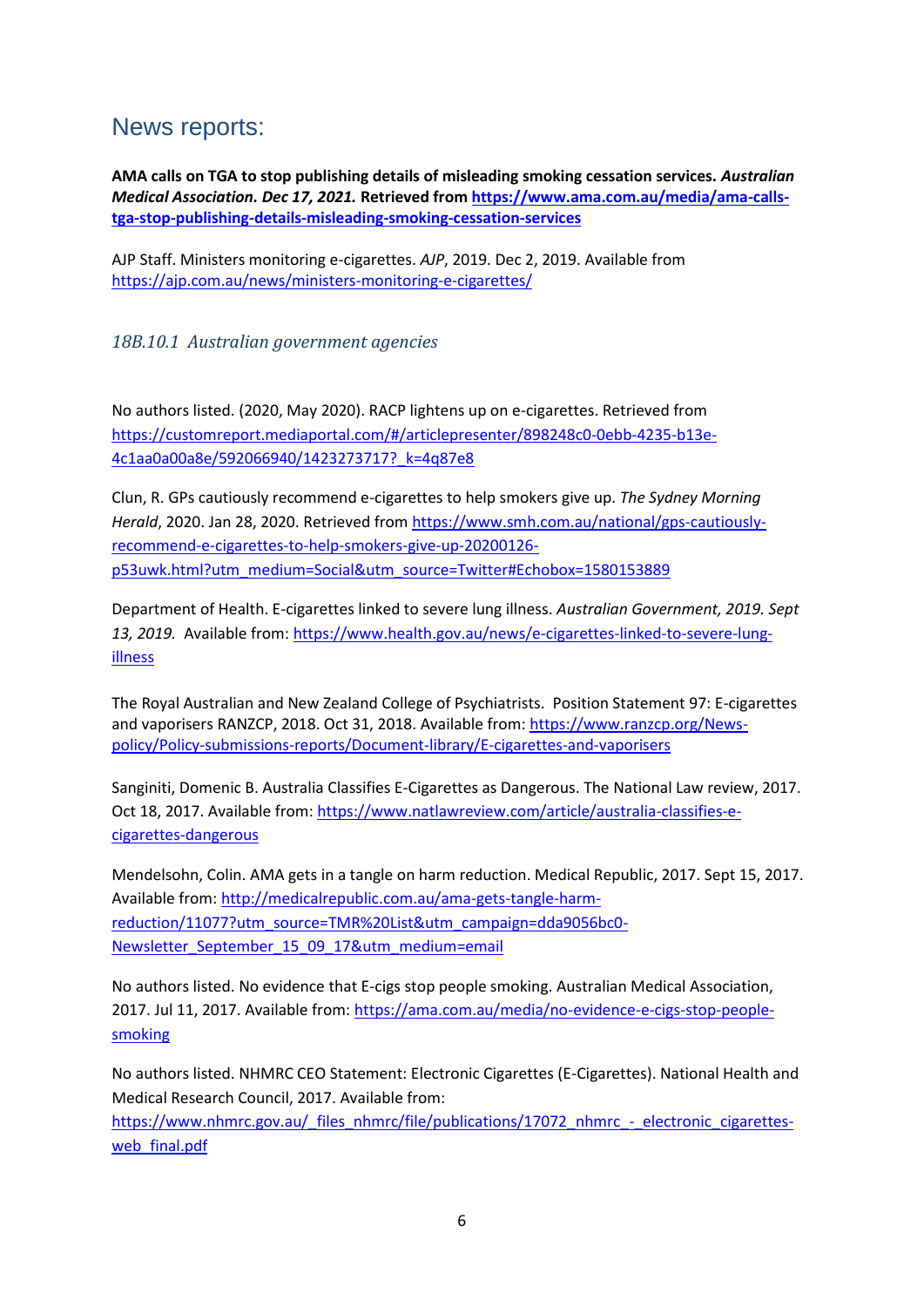#### <span id="page-6-0"></span>*18B.10.2 Australian non-government agencies*

**Banks, E, Yazidjoglou, A, Brown, S, & Day, C. (2021).** *Nicotine e-cigarettes for smoking cessation: Evidence to support guideline development***. Retrieved from** 

**[https://www.racgp.org.au/FSDEDEV/media/documents/Clinical%20Resources/Appendix-](https://www.racgp.org.au/FSDEDEV/media/documents/Clinical%20Resources/Appendix-Evidence-to-Decision-Report.pdf)[Evidence-to-Decision-Report.pdf](https://www.racgp.org.au/FSDEDEV/media/documents/Clinical%20Resources/Appendix-Evidence-to-Decision-Report.pdf)**

Barrett, R. Nicotine vaping products with no quality assurance 'unacceptable' *NewsGP*, 2021. April 1, 2021. Retrieved fro[m https://www1.racgp.org.au/newsgp/clinical/allowing-nicotine-vaping](https://www1.racgp.org.au/newsgp/clinical/allowing-nicotine-vaping-products-without-quality)[products-without-quality](https://www1.racgp.org.au/newsgp/clinical/allowing-nicotine-vaping-products-without-quality)

#### <span id="page-6-1"></span>*18B.10.3 Global agencies*

**Bianco, E, Skipalskyi, A, Goma, F, Odeh, H, Hasegawa, K, Al-Zawawi, M et al. (2021). E-cigarettes: A New Threat to Cardiovascular Health – A World Heart Federation Policy Brief.** *Global Heart, 16***(1), 72. doi[:https://doi.org/10.5334/gh.1076](https://doi.org/10.5334/gh.1076)**

World Health Organzation. E-cigarettes: how risky are they? *Q&A Detail*, 2020. Jan 20, 2020. Retrieved from<https://www.who.int/news-room/q-a-detail/e-cigarettes-how-risky-are-they>

Jaymalin, M. WHO proposes action plan on e-cigarettes *Phil Star Global*, 2019. OCT 9, 2019. Available from: [https://www.philstar.com/headlines/2019/10/09/1958714/who-proposes-action-plan-e](https://www.philstar.com/headlines/2019/10/09/1958714/who-proposes-action-plan-e-cigarettes)[cigarettes](https://www.philstar.com/headlines/2019/10/09/1958714/who-proposes-action-plan-e-cigarettes)

WHO Framework Convention on Tobacco Control. The Convention Secretariat calls Parties to remain vigilant towards novel and emerging nicotine and tobacco products. *Wold Health Organization*, 2019. Sept 13, 2019. Available from : [https://www.who.int/fctc/mediacentre/news/2019/remain](https://www.who.int/fctc/mediacentre/news/2019/remain-vigilant-towards-novel-new-nicotine-tobacco-products/en/)[vigilant-towards-novel-new-nicotine-tobacco-products/en/](https://www.who.int/fctc/mediacentre/news/2019/remain-vigilant-towards-novel-new-nicotine-tobacco-products/en/)

No authors listed. WHO is refusing to listen to the evidence on vaping and harm reduction. Vapour Product Association, 2018. Nov 1, 2018. Available from : [https://vpasa.org.za/index.php/2018/11/01/who-is-refusing-to-listen-to-the-evidence-on-vaping](https://vpasa.org.za/index.php/2018/11/01/who-is-refusing-to-listen-to-the-evidence-on-vaping-and-harm-reduction/)[and-harm-reduction/](https://vpasa.org.za/index.php/2018/11/01/who-is-refusing-to-listen-to-the-evidence-on-vaping-and-harm-reduction/)

Madsen, Michelle. NICE to back use of e-cigarettes in new smoking cessation guidance. Pulse Today, 2017. Oct 10, 2017. Available from: [http://www.pulsetoday.co.uk/clinical/more-clinical](http://www.pulsetoday.co.uk/clinical/more-clinical-areas/respiratory-/nice-to-back-use-of-e-cigarettes-in-new-smoking-cessation-guidance/20035437.article)[areas/respiratory-/nice-to-back-use-of-e-cigarettes-in-new-smoking-cessation](http://www.pulsetoday.co.uk/clinical/more-clinical-areas/respiratory-/nice-to-back-use-of-e-cigarettes-in-new-smoking-cessation-guidance/20035437.article)[guidance/20035437.article](http://www.pulsetoday.co.uk/clinical/more-clinical-areas/respiratory-/nice-to-back-use-of-e-cigarettes-in-new-smoking-cessation-guidance/20035437.article)

No authors listed. Electronic Nicotine Delivery Systems and Electronic Non - Nicotine Delivery Systems (ENDS/ENNDS). WHO Framework Convention on Tobacco Control, 2016. Available from: [http://www.who.int/fctc/cop/cop7/FCTC\\_COP\\_7\\_11\\_EN.pdf?ua=1](http://www.who.int/fctc/cop/cop7/FCTC_COP_7_11_EN.pdf?ua=1)

#### <span id="page-6-2"></span>*18B.10.4 Overseas agencies*

**National Institute for Health and Care Excellence. (2021).** *Tobacco: preventing uptake, promoting quitting and treating dependence* **Retrieved from**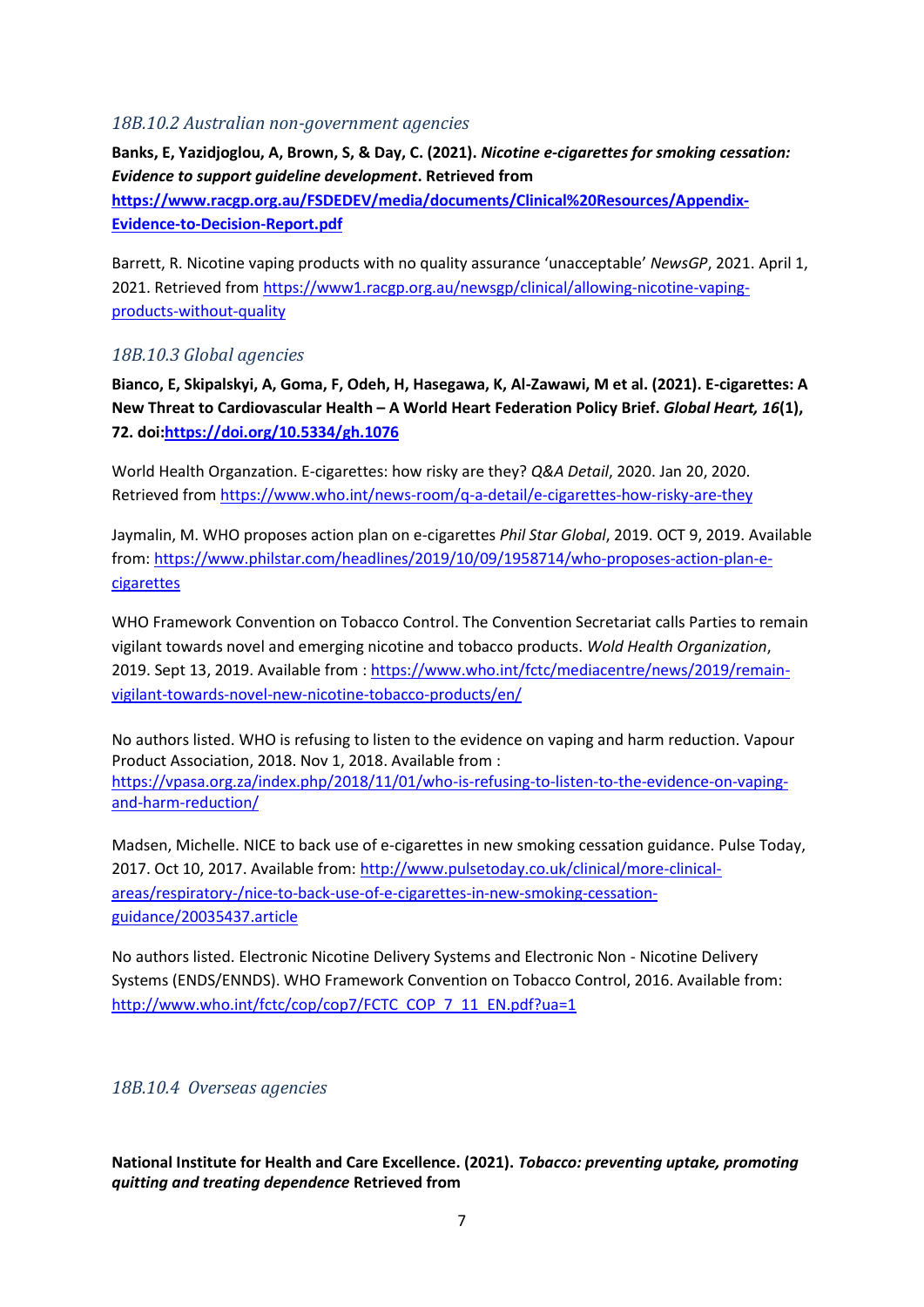**[https://www.nice.org.uk/guidance/ng209/resources/tobacco-preventing-uptake-promoting](https://www.nice.org.uk/guidance/ng209/resources/tobacco-preventing-uptake-promoting-quitting-and-treating-dependence-pdf-66143723132869)[quitting-and-treating-dependence-pdf-66143723132869](https://www.nice.org.uk/guidance/ng209/resources/tobacco-preventing-uptake-promoting-quitting-and-treating-dependence-pdf-66143723132869)**

Campbell, D. Health experts call for action on e-cigarette packaging aimed at children. *The Guardian, 2021*. Aug 29, 2021. Retrieved from [https://amp.theguardian.com/society/2021/aug/29/health](https://amp.theguardian.com/society/2021/aug/29/health-experts-call-for-action-on-e-cigarette-packaging-aimed-at-children)[experts-call-for-action-on-e-cigarette-packaging-aimed-at-children](https://amp.theguardian.com/society/2021/aug/29/health-experts-call-for-action-on-e-cigarette-packaging-aimed-at-children)

Murugiah, S. Regulate vaping to keep youth vaping incidences to a minimum, says consumer advocacy group. *The Edge Markets*, 2021. June 11, 2021. Retrieved from [https://www.theedgemarkets.com/article/regulate-vaping-keep-youth-vaping-incidences-minimum](https://www.theedgemarkets.com/article/regulate-vaping-keep-youth-vaping-incidences-minimum-says-consumer-advocacy-group)[says-consumer-advocacy-group](https://www.theedgemarkets.com/article/regulate-vaping-keep-youth-vaping-incidences-minimum-says-consumer-advocacy-group)

Qiongfang, D. Ample evidence that e-cigarettes are unsafe and pose a health risk: smoking report. *Global Times*, 2021. May 31, 2021. Retrieved from <https://www.globaltimes.cn/page/202105/1224930.shtml>

Royal College of Physicians. (2021). *Smoking and health 2021: A coming of age for tobacco control?* Retrieved from London: [https://www.rcplondon.ac.uk/projects/outputs/smoking-and-health-2021](https://www.rcplondon.ac.uk/projects/outputs/smoking-and-health-2021-coming-age-tobacco-control) [coming-age-tobacco-control](https://www.rcplondon.ac.uk/projects/outputs/smoking-and-health-2021-coming-age-tobacco-control)

*N&TR Policy on the Tobacco Industry*. (2021). Retrieved from [https://ec.europa.eu/health/sites/default/files/scientific\\_committees/scheer/docs/scheer\\_o\\_017.p](https://ec.europa.eu/health/sites/default/files/scientific_committees/scheer/docs/scheer_o_017.pdf) [df](https://ec.europa.eu/health/sites/default/files/scientific_committees/scheer/docs/scheer_o_017.pdf)

Kavousi, M, Pisinger, C, Barthelemy, J-C, Smedt, D D, Koskinas, K, Marques-Vidal, P et al (2020). Electronic cigarettes and health with special focus on cardiovascular effects: position paper of the European Association of Preventive Cardiology (EAPC). *European Journal of Preventive Cardiology*. Retrieved from [https://www.pubfacts.com/detail/32726563/Electronic-cigarettes-and-health-with](https://www.pubfacts.com/detail/32726563/Electronic-cigarettes-and-health-with-special-focus-on-cardiovascular-effects-position-paper-of-the-)[special-focus-on-cardiovascular-effects-position-paper-of-the-](https://www.pubfacts.com/detail/32726563/Electronic-cigarettes-and-health-with-special-focus-on-cardiovascular-effects-position-paper-of-the-)

Scientific Committee on Health Environmental and Emerging Risks (SCHEER). (2020). *Preliminary Opinion on electronic cigarettes*. Retrieved

from [https://ec.europa.eu/health/sites/health/files/scientific\\_committees/scheer/docs/scheer\\_o\\_0](https://ec.europa.eu/health/sites/health/files/scientific_committees/scheer/docs/scheer_o_017.pdf) [17.pdf](https://ec.europa.eu/health/sites/health/files/scientific_committees/scheer/docs/scheer_o_017.pdf)

Swain, E. European group: E-cigarette use should be limited due to CV effects. *Healio News*, 2020. August 6, 2020. Retrieved from [https://nicotinepolicy.us7.list](https://nicotinepolicy.us7.list-manage.com/track/click?u=2af43677e24187ffd12adbbc9&id=8c5f3d105a&e=21018bfc5c)[manage.com/track/click?u=2af43677e24187ffd12adbbc9&id=8c5f3d105a&e=21018bfc5c](https://nicotinepolicy.us7.list-manage.com/track/click?u=2af43677e24187ffd12adbbc9&id=8c5f3d105a&e=21018bfc5c)

Theresa, T, Henry, B, Brendan, H, Fitzgerald, J, Morrison, H, Strang, R et al. Statement from the Council of Chief Medical Officers of Health on Nicotine Vaping in Canada. *Cision*, 2020. Jan 22, 2020. Retrieved from [https://www.newswire.ca/news-releases/statement-from-the-council-of-chief](https://www.newswire.ca/news-releases/statement-from-the-council-of-chief-medical-officers-of-health-on-nicotine-vaping-in-canada-860054838.html)[medical-officers-of-health-on-nicotine-vaping-in-canada-860054838.html](https://www.newswire.ca/news-releases/statement-from-the-council-of-chief-medical-officers-of-health-on-nicotine-vaping-in-canada-860054838.html)

Express & Star. European health body 'cannot back vaping as safe way to quit smoking'. *Express & Star*, 2019. Dec 5, 2019. Available from [https://www.expressandstar.com/news/uk](https://www.expressandstar.com/news/uk-news/2019/12/05/european-health-body-cannot-back-vaping-as-safe-way-to-quit-smoking/)[news/2019/12/05/european-health-body-cannot-back-vaping-as-safe-way-to-quit-smoking/](https://www.expressandstar.com/news/uk-news/2019/12/05/european-health-body-cannot-back-vaping-as-safe-way-to-quit-smoking/)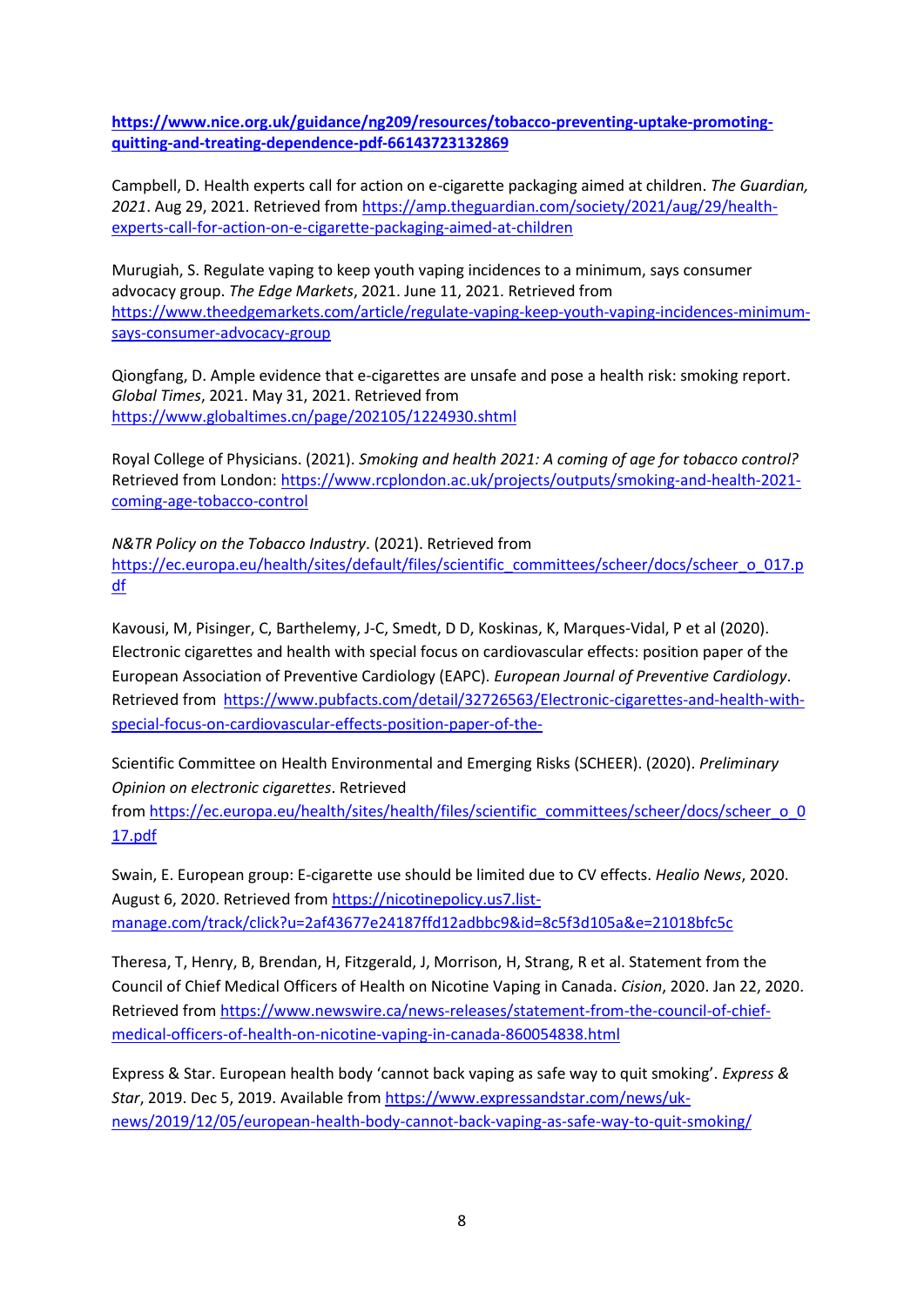Koran, M. California issues stark warning: stop vaping now. *The Guardian*, 2019. Sept 25, 2019. Available from[: https://www.theguardian.com/us-news/2019/sep/24/vaping-deaths-california](https://www.theguardian.com/us-news/2019/sep/24/vaping-deaths-california-health-warning)[health-warning](https://www.theguardian.com/us-news/2019/sep/24/vaping-deaths-california-health-warning)

European Respiratory Society. ERS Position Paper on Tobacco Harm Reduction. *European Respiratory Society, 2019. May 28, 2019.* Available from: [https://www.ersnet.org/advocacy/eu](https://www.ersnet.org/advocacy/eu-affairs/ers-position-paper-on-tobacco-harm-reduction)[affairs/ers-position-paper-on-tobacco-harm-reduction](https://www.ersnet.org/advocacy/eu-affairs/ers-position-paper-on-tobacco-harm-reduction)

The Royal College of Midwives. (2019). *Position Statement: Support to Quit Smoking in Pregnancy*. Available from London, UK[: https://www.rcm.org.uk/media/3394/support-to-quit-smoking-in](https://www.rcm.org.uk/media/3394/support-to-quit-smoking-in-pregnancy.pdf)[pregnancy.pdf](https://www.rcm.org.uk/media/3394/support-to-quit-smoking-in-pregnancy.pdf)

Boseley, S. Public Health England maintains vaping is 95% less harmful than smoking The Guardian, 2018. Dec 28, 2018. Available from: [https://www.theguardian.com/society/2018/dec/28/vaping-is-](https://www.theguardian.com/society/2018/dec/28/vaping-is-95-safer-than-smoking-claims-public-health-england)[95-safer-than-smoking-claims-public-health-england](https://www.theguardian.com/society/2018/dec/28/vaping-is-95-safer-than-smoking-claims-public-health-england)

Scutti, S. FDA is failing to protect kids from e-cigarettes, American Lung Association says. CNN, 2019. Jan 30, 2019. Available from: [https://edition.cnn.com/2019/01/30/health/tobacco-grades-fda](https://edition.cnn.com/2019/01/30/health/tobacco-grades-fda-american-lung-association/index.html)[american-lung-association/index.html](https://edition.cnn.com/2019/01/30/health/tobacco-grades-fda-american-lung-association/index.html)

Adams, J. (2018). The E-cigarette Epidemic Among Youth [Press release]. Available from: [https://e](https://e-cigarettes.surgeongeneral.gov/documents/surgeon-generals-advisory-on-e-cigarette-use-among-youth-2018.pdf)[cigarettes.surgeongeneral.gov/documents/surgeon-generals-advisory-on-e-cigarette-use-among](https://e-cigarettes.surgeongeneral.gov/documents/surgeon-generals-advisory-on-e-cigarette-use-among-youth-2018.pdf)[youth-2018.pdf](https://e-cigarettes.surgeongeneral.gov/documents/surgeon-generals-advisory-on-e-cigarette-use-among-youth-2018.pdf)

RC Psych Royal College of Psychiatrists. (2018). *The prescribing of varenicline and vaping (electronic cigarettes) to patients with severe mental illness*. Available from: [https://www.rcpsych.ac.uk/docs/default-source/improving-care/better-mh-policy/position](https://www.rcpsych.ac.uk/docs/default-source/improving-care/better-mh-policy/position-statements/ps05_18.pdf?sfvrsn=2bb7fdfe_2)[statements/ps05\\_18.pdf?sfvrsn=2bb7fdfe\\_2](https://www.rcpsych.ac.uk/docs/default-source/improving-care/better-mh-policy/position-statements/ps05_18.pdf?sfvrsn=2bb7fdfe_2)

UK Government. (2018). *The Government Response to the Science and Technology Committee's Seventh Report of the Session 2017-19 on E-cigarettes*. UK. Available from: [https://assets.publishing.service.gov.uk/government/uploads/system/uploads/attachment\\_data/file](https://assets.publishing.service.gov.uk/government/uploads/system/uploads/attachment_data/file/762847/government-response-to-science-and-technology-committee_s-report-on-e-cig.pdf.) [/762847/government-response-to-science-and-technology-committee\\_s-report-on-e-cig.pdf.](https://assets.publishing.service.gov.uk/government/uploads/system/uploads/attachment_data/file/762847/government-response-to-science-and-technology-committee_s-report-on-e-cig.pdf.)

Public Health England. Health matters: stopping smoking - what works? GOV.UK, 2018. Oct 10, 2018. Available from: [https://www.gov.uk/government/publications/health-matters-stopping](https://www.gov.uk/government/publications/health-matters-stopping-smoking-what-works/health-matters-stopping-smoking-what-works)[smoking-what-works/health-matters-stopping-smoking-what-works](https://www.gov.uk/government/publications/health-matters-stopping-smoking-what-works/health-matters-stopping-smoking-what-works)

No authors listed. Action needed on e-cigarettes. Truth Initiative, 2018. July 19, 2018. Available from:<https://truthinitiative.org/news/action-needed-e-cigarettes>

Meechan, Simon. Leading doctors suggest allowing e-cigarettes on hospital grounds to help smokers quit. Chronicle Live, 2018. June 26, 2018. Available from: <https://www.chroniclelive.co.uk/news/health/leading-doctors-suggest-allowing-e-14828696>

Ferkol, Thomas W, Farber, Harold J, La Grutta, Stefania, Leone, Frank T, Marshall, Henry M, Neptune, Enid, Pisinger, Charlotta, Vanker, Aneesa, Wisotzky, Myra, Zabert, Gustavo E, Schraufnagel, Dean E. Electronic cigarette use in youths: a position statement of the Forum of International Respiratory Societies. European Respiratory Journal, May 2018. Available from: <http://erj.ersjournals.com/content/erj/51/5/1800278.full.pdf>